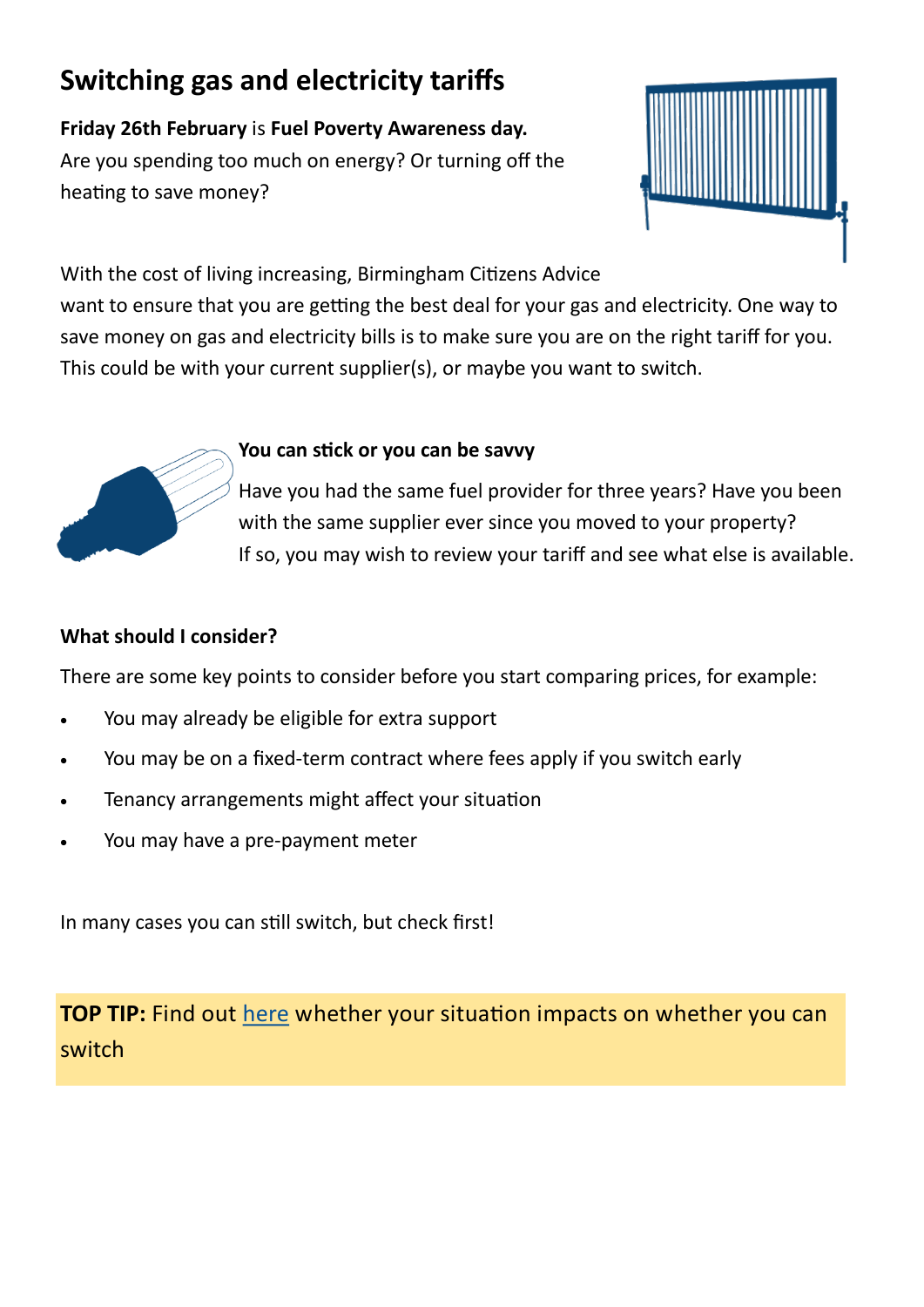# **OK! I'm ready to see what deals are out there!**

It's good to have copies of your last few bills or an annual summary to hand.

These should have useful information about who your supplier is, your tariff, how much energy you use, and how much you currently spend.



# **Where do I start?**

There are a number of on-line comparison services, which are a good place to compare deals.

**Approved websites** operate in accordance with the energy regulator **Ofgem's Confidence Code** and can be trusted as a source of information when you are looking at different deals and tariffs.

**TOP TIP:** here's the [list](http://www.goenergyshopping.co.uk/en-gb/help/comparison-sites) of Ofgem-approved sites on the Be an Energy Shopper website

Citizens Advice even have our own comparison [tool](http://energycompare.citizensadvice.org.uk/)



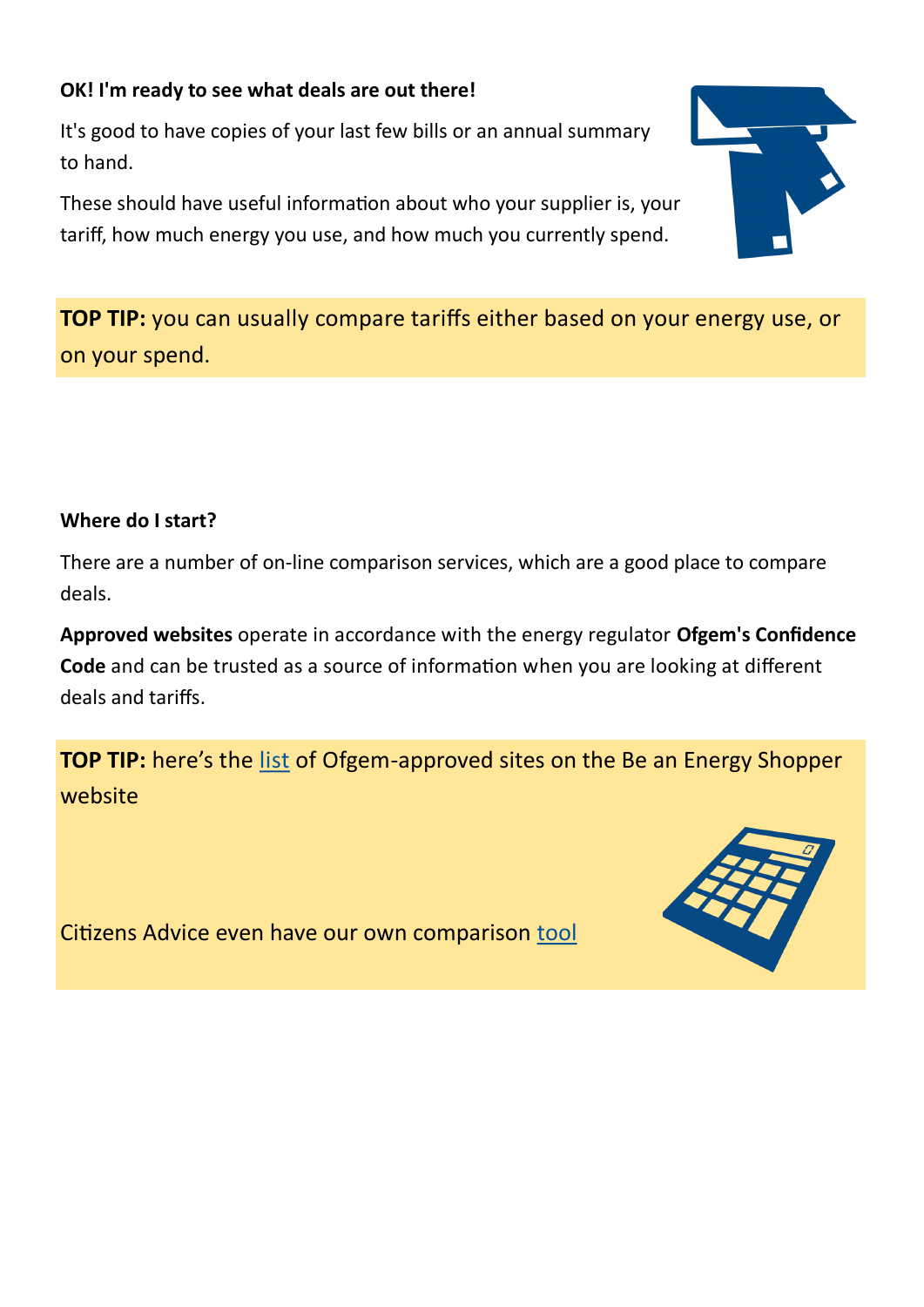# **I've compared tariffs and I've found a better deal!**



Making the switch?

Contact the supplier(s) you want to change to, and they are then responsible for managing your switch.

You can contact your old supplier(s) too, to confirm that you are leaving them, although this isn't essential.

**TOP TIP:** Check whether a cooling-off period will apply before you sign or agree to any new contract.

**TOP TIP:** Ofgem have a useful [leaflet](https://www.ofgem.gov.uk/sites/default/files/docs/2014/08/ofg538_web_how_to_leaflet_2.pdf) with more help about switching

#### **What happens when I agree to a new contract?**

Your old supplier(s) will continue to provide your energy until the day of the switch.

The switch will normally take 21 calendar days, but can take up to eight weeks.

# **TOP TIP:** note your meter reading(s) on the day your new contract starts.

And here's how to [read](http://www.goenergyshopping.co.uk/en-gb/meter-readings) your meter!



#### **Still looking to save more?**

If you are on the cheapest tariff but still want to save money on fuel bills, taking energy efficiency measures could help.

The Energy Saving Trust have [information](http://www.energysavingtrust.org.uk/domestic/) and support.